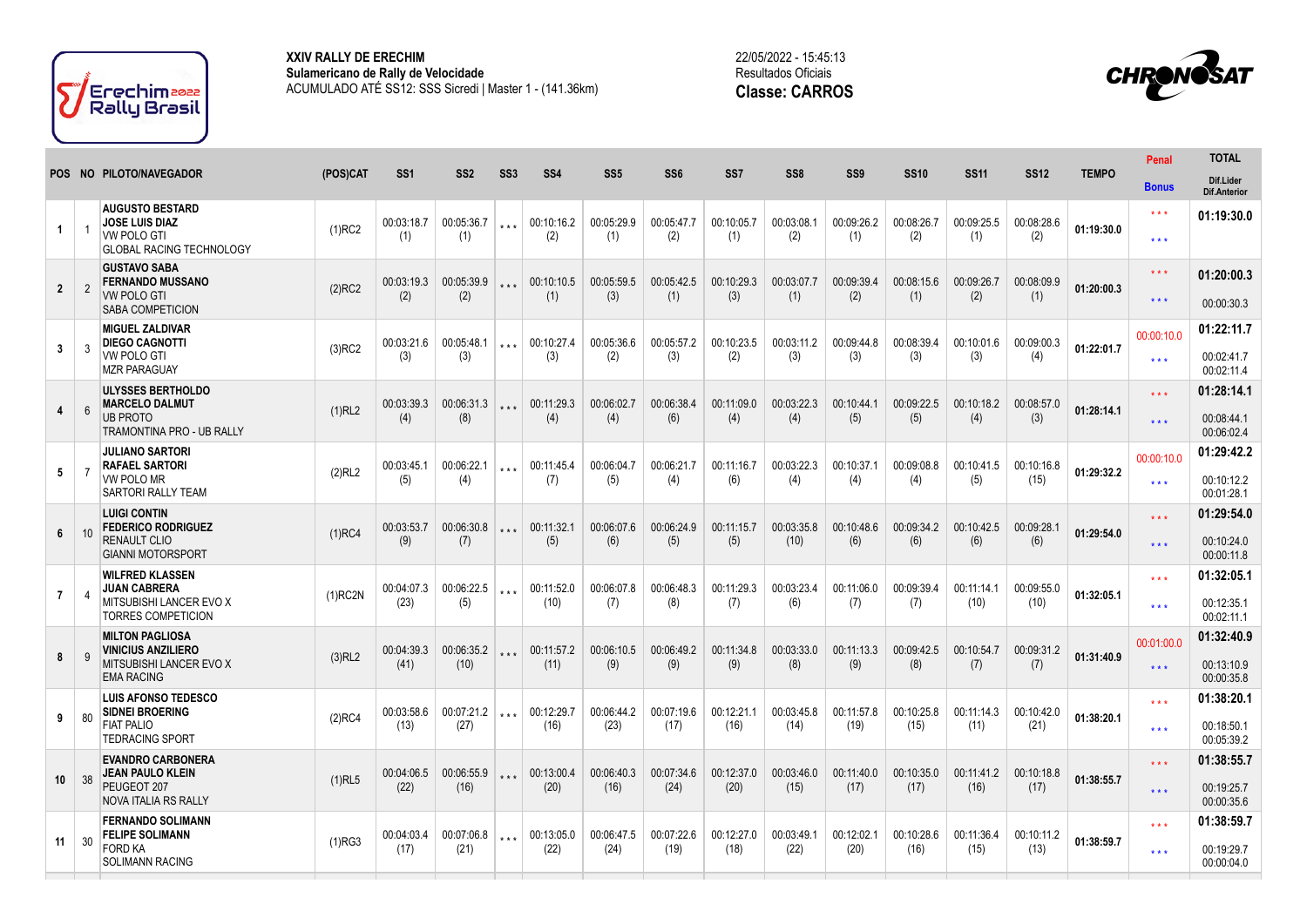| 12              | 27            | <b>JOSE BARROS NETO</b><br><b>FELIPE KLIMACZEWSKI</b><br>VW UP<br><b>ARTESANI</b>                            | $(2)$ RL5 | 00:04:04.4<br>(18) | 00:10:15.0<br>(44)       | $***$ | 00:12:28.9<br>(15) | 00:06:42.0<br>(19) | 00:07:05.0<br>(14) | 00:12:14.1<br>(15) | 00:03:47.1<br>(18) | 00:11:27.2<br>(12) | 00:10:15.5<br>(12) | 00:11:16.5<br>(12)              | 00:09:56.5<br>(11) | 01:39:32.2 | $\star\star\star$<br>$\star$ $\star$ $\star$   | 01:39:32.2<br>00:20:02.2<br>00:00:32.5 |
|-----------------|---------------|--------------------------------------------------------------------------------------------------------------|-----------|--------------------|--------------------------|-------|--------------------|--------------------|--------------------|--------------------|--------------------|--------------------|--------------------|---------------------------------|--------------------|------------|------------------------------------------------|----------------------------------------|
| 13              | 8             | <b>ALEXANDRE FIGUEREDO</b><br><b>VINICIUS ZAVIERUCKA</b><br>MITSUBISHI LANCER EVO X<br><b>ACSA RALLY 4X4</b> | $(4)$ RL2 | 00:03:54.6<br>(10) | 00:06:54.6<br>(14)       |       | 00:12:22.9<br>(13) | 00:06:33.2<br>(14) | 00:06:54.5<br>(12) | 00:12:08.5<br>(14) | 00:03:35.1<br>(9)  | 00:11:22.0<br>(10) | 00:10:04.3<br>(11) | 00:17:16.1<br>(25)              | 00:09:53.9<br>(9)  | 01:39:49.7 | 00:01:10.0<br>$\star \star \star$              | 01:40:59.7<br>00:21:29.7<br>00:01:27.5 |
| 14              | 239           | <b>CLAUDIO ROSSI</b><br><b>EDUARDO TONIAL</b><br>MITSUBISHI LANCER EVO X<br><b>SCUDERIA ROSSI RALLY</b>      | $(5)$ RL2 | 00:03:51.9<br>(8)  | 00:06:30.4<br>(6)        |       | 00:11:43.5<br>(6)  | 00:06:08.9<br>(8)  | 00:06:45.4<br>(7)  | 00:11:31.4<br>(8)  | 00:06:35.1<br>(34) | 00:18:20.3<br>(34) | 00:09:50.6<br>(9)  | 00:10:57.3<br>(8)               | 00:09:21.7<br>(5)  | 01:38:36.5 | 00:03:00.0<br>$\star \star \star$              | 01:41:36.5<br>00:22:06.5<br>00:00:36.8 |
|                 | $15 \mid 217$ | <b>RAFAEL CABELLO</b><br><b>RAFAEL KARPINSKI</b><br><b>VW GOL</b><br>AFA NO RALLY GAUCHO                     | $(1)$ RG5 | 00:04:14.3<br>(26) | 00:07:26.8<br>(28)       | $***$ | 00:13:31.7<br>(26) | 00:07:02.8<br>(30) | 00:07:51.5<br>(27) | 00:12:59.4<br>(23) | 00:03:52.0<br>(25) | 00:12:17.6<br>(22) | 00:10:48.1<br>(18) | 00:11:56.9<br>(18)              | 00:10:30.0<br>(19) | 01:42:31.1 | $***$<br>$***$                                 | 01:42:31.1<br>00:23:01.1<br>00:00:54.6 |
| 16              | 28            | <b>TIAGO KLIMACZEWSKI</b><br><b>JOSIANE KLIMACZEWSKI</b><br><b>FIAT PALIO</b><br>PANAMBI RALLY TEAM          | (2)RG5    | 00:05:21.2<br>(46) | 00:07:19.9<br>(25)       |       | 00:13:56.1<br>(33) | 00:07:07.5<br>(33) | 00:07:52.2<br>(29) | 00:13:32.6<br>(28) | 00:04:07.3<br>(31) | 00:12:37.0<br>(26) | 00:10:59.4<br>(20) | 00:12:11.9<br>(20)              | 00:10:34.0<br>(20) | 01:45:39.1 | $\star \star \star$<br>$\star \star \star$     | 01:45:39.1<br>00:26:09.1<br>00:03:08.0 |
| 17              | 77            | <b>SANDRO MARCELO SUPTITZ</b><br><b>BRUNA GIARETTA</b><br>VW GOL<br><b>RALLY CASCAVEL</b>                    | (1)RG4    | 00:04:20.2<br>(33) | 00:07:11.8<br>(23)       | $***$ | 00:13:44.6<br>(29) | 00:06:39.4<br>(15) | 00:07:13.1<br>(16) | 00:19:42.5<br>(36) | 00:03:46.8<br>(17) | 00:11:39.7<br>(16) | 00:10:17.0<br>(13) | 00:11:24.0<br>(13)              | 00:10:13.3<br>(14) | 01:46:02.4 | 00:00:10.0<br>$***$                            | 01:46:12.4<br>00:26:42.4<br>00:00:33.3 |
| 18              | 33            | <b>MARCOS DEBIEN</b><br><b>LEONARDO CARBONERA</b><br>VW UP<br>PROMACCHINA MOTORSPORT                         | $(3)$ RL5 | 00:04:36.4<br>(40) | 00:07:33.9<br>(32)       |       | 00:14:06.0<br>(34) | 00:07:09.2<br>(35) | 00:08:14.2<br>(33) | 00:13:37.2<br>(29) | 00:03:58.0<br>(27) | 00:12:32.7<br>(25) | 00:11:32.6<br>(26) | 00:12:15.5<br>(21)              | 00:11:00.6<br>(22) | 01:46:36.3 | $***$<br>$\star \star \star$                   | 01:46:36.3<br>00:27:06.3<br>00:00:23.9 |
| 19              | 18            | <b>LUIS EDUARDO STEDILE</b><br><b>CARLOS ENRIQUE LAMBERT MOR</b><br>RENAULT CLIO<br><b>UB RALLY</b>          | $(3)$ RC4 | 00:03:51.1<br>(6)  | 00:06:32.2<br>(9)        | $***$ | 00:11:47.3<br>(8)  | 00:06:27.5<br>(11) | 00:06:51.3<br>(11) | 00:11:38.5<br>(10) | 00:03:37.0<br>(11) | 00:16:39.5<br>(32) | 00:10:58.2<br>(19) | 00:18:18.7<br>(26)              | 00:12:00.5<br>(26) | 01:48:41.8 | $***$<br>$\star\star\star$                     | 01:48:41.8<br>00:29:11.8<br>00:02:05.5 |
| 20 <sup>°</sup> | 47            | <b>FELIPE KRINDGES</b><br><b>IGOR MARCANTI</b><br><b>VW GOL</b><br>AFA NO RALLY GAUCHO                       | (2)RG3    | 00:04:22.5<br>(36) | 00:07:53.4<br>(41)       | $***$ | 00:14:35.7<br>(36) | 00:07:12.4<br>(37) | 00:08:23.4<br>(34) | 00:13:43.2<br>(30) | 00:04:27.5<br>(33) | 00:13:04.6<br>(29) | 00:11:21.7<br>(24) | 00:12:47.9<br>(22)              | 00:11:31.4<br>(23) | 01:49:13.7 | 00:00:10.0<br>$\star \star \star$              | 01:49:23.7<br>00:29:53.7<br>00:00:41.9 |
| 21              | 69            | <b>CESAR VALANDRO</b><br>LUCIVANE BALENA<br><b>FIAT PALIO</b><br><b>RALLY CENTER BEMAJJY</b>                 | $(3)$ RG5 | 00:04:16.2<br>(29) | 00:07:06.9<br>(22)       | $***$ | 00:14:59.4<br>(37) | 00:06:49.9<br>(26) | 00:07:40.0<br>(25) | 00:22:26.1<br>(46) | 00:03:59.6<br>(28) | 00:11:37.9<br>(14) | 00:10:19.2<br>(14) | 00:11:33.0<br>(14)              | 00:10:09.6<br>(12) | 01:50:57.8 | $***$<br>$\star \star \star$                   | 01:50:57.8<br>00:31:27.8<br>00:01:34.1 |
| 22              | 95            | <b>LUCIANO CASSOL</b><br><b>MARLON ZILL</b><br><b>FIAT PUNTO</b><br><b>SCORPUS RALLY</b>                     | (3)RG3    | 00:04:17.4<br>(31) | 00:07:33.8<br>(31)       |       | 00:14:20.5<br>(35) | 00:07:26.5<br>(39) | 00:08:28.8<br>(37) | 00:14:14.4<br>(33) | 00:04:08.5<br>(32) | 00:13:22.5<br>(31) | 00:11:28.3<br>(25) | 00:13:53.3<br>(24)              | 00:11:51.8<br>(24) | 01:51:05.8 | $\star \star \star$<br>$\star$ $\star$ $\star$ | 01:51:05.8<br>00:31:35.8<br>00:00:08.0 |
| 23              | 37            | <b>ELTON BORGES</b><br>EDIVAN FELIPE E<br><b>VW GOL</b><br><b>ACER RALLY</b>                                 | (4)RG3    | 00:04:15.7<br>(28) | $00:07:35.9$ ***<br>(34) |       | 00:15:06.5<br>(38) | 00:07:05.0<br>(31) | 00:08:11.7<br>(32) | 00:15:21.7<br>(35) | 00:13:49.1<br>(45) | 00:13:20.8<br>(30) | (27)               | $00:12:23.2$ 00:13:16.6<br>(23) | 00:11:54.0<br>(25) | 01:52:20.2 | 00:10:00.0<br>$\star\star\star$                | 02:02:20.2<br>00:42:50.2<br>00:11:14.4 |
| 24              | $\vert$ 15    | <b>CARLOS ALBERTO CATIVELLI</b><br><b>TOMAS GABRIEL ALVAREZ</b><br>VW GOL<br>CHIAVAZZA RALLY TEAM            | $(4)$ RC4 | 00:04:24.9<br>(37) | $00:07:29.8$<br>(30)     |       | 00:13:44.6<br>(29) | 00:07:08.7<br>(34) | 00:08:41.9<br>(39) | 00:14:03.0<br>(32) | 00:04:06.3<br>(30) | 00:18:15.4<br>(33) | 00:12:30.7<br>(28) | 00:23:32.8 00:12:39.4<br>(27)   | (27)               | 02:06:37.5 | $***$<br>$\star$ $\star$ $\star$               | 02:06:37.5<br>00:47:07.5<br>00:04:17.3 |
|                 |               | 25   71   LUCIANO FLECK<br><b>THIAGO OSTERNACK</b>                                                           | $(4)$ RL5 | 00:04:07.8<br>(25) | 00:08:01.3<br>(42)       |       | 00:13:11.9<br>(23) | 00:06:51.8<br>(27) | 00:16:51.0<br>(43) | 00:21:46.4<br>(43) | 00:13:44.9<br>(38) | 00:12:32.2<br>(24) | 00:13:15.4<br>(30) | 00:11:41.5<br>(17)              | 00:10:17.5<br>(16) | 01:42:21.7 | 00:30:00.0                                     | 02:12:21.7                             |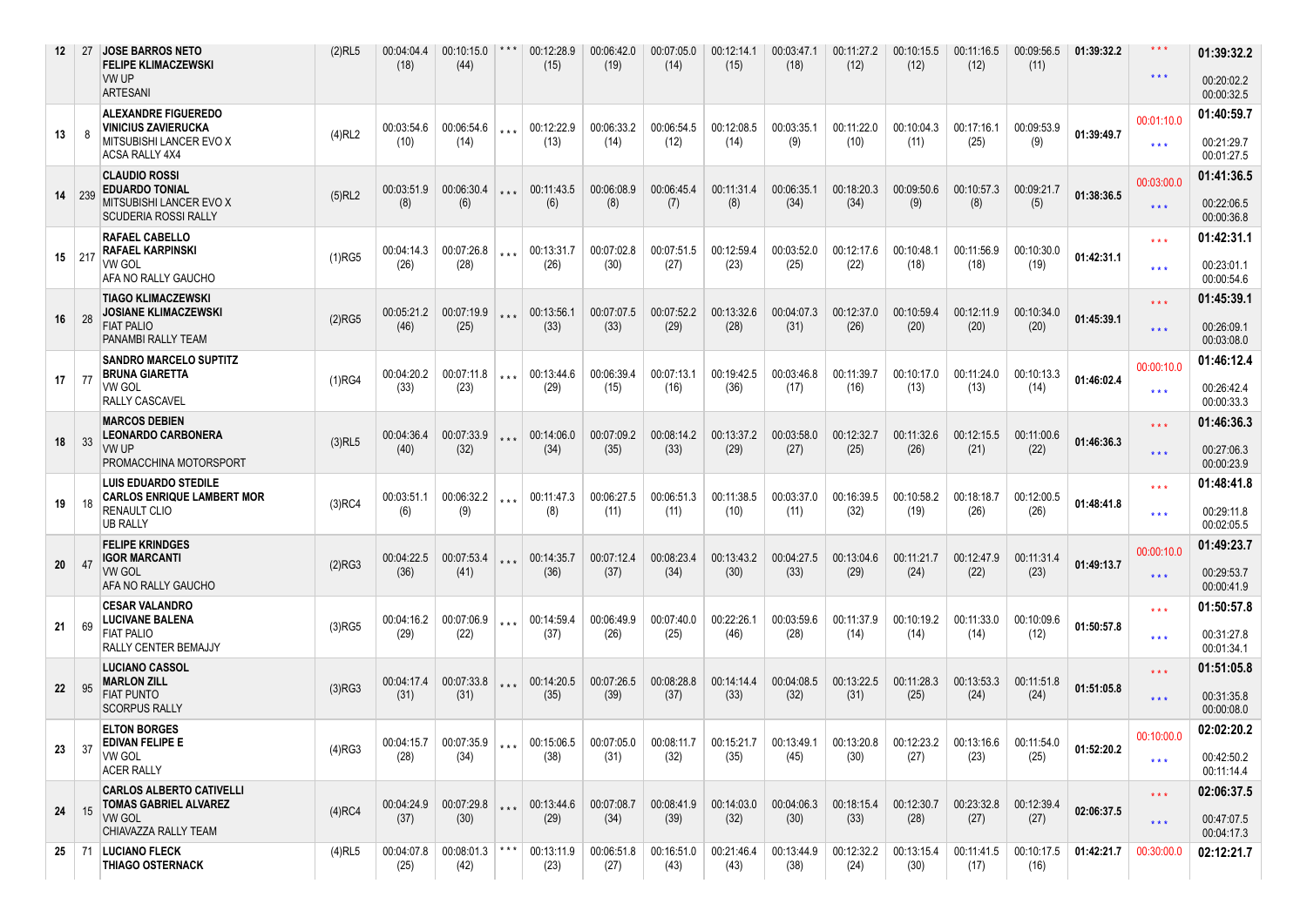|              |     | <b>VW UP</b><br><b>PROMACCHINA MOTORSPORT</b>                                                               |            |                    |                            |       |                                     |                    |                    |                    |                    |                         |                         |                         |                         |                   | $* * *$                                        | 00:52:51.7<br>00:05:44.2               |
|--------------|-----|-------------------------------------------------------------------------------------------------------------|------------|--------------------|----------------------------|-------|-------------------------------------|--------------------|--------------------|--------------------|--------------------|-------------------------|-------------------------|-------------------------|-------------------------|-------------------|------------------------------------------------|----------------------------------------|
| 26           | 11  | <b>MAURICIO NEVES</b><br><b>LEANDRO FERRARINI</b><br>VW GOL<br><b>PROMACCHINA MOTORSPORT</b>                | $(1)$ RL4  | 00:03:59.1<br>(15) | (13)                       |       | $00:06:51.9$ *** 00:21:32.0<br>(41) | 00:16:07.0<br>(42) | 00:16:24.9<br>(40) | 00:21:15.7<br>(37) | 00:13:35.8<br>(35) | 00:11:12.6<br>(8)       | 00:09:59.2<br>(10)      | 00:10:57.5<br>(9)       | 00:09:50.9<br>(8)       | 01:31:46.6        | 00:50:00.0<br>$\star\star\star$                | 02:21:46.6<br>01:02:16.6<br>00:09:24.9 |
| 27           | 26  | <b>LUCIANO AMERICO</b><br><b>PIERO SOUZA BAIOCCHI</b><br>PEUGEOT 206<br><b>RTONE</b>                        | $(5)$ RL5  | 00:05:01.1<br>(43) | 00:16:42.1<br>(45)         | $***$ | 00:21:32.0<br>(41)                  | 00:16:16.0<br>(45) | 00:16:51.0<br>(43) | 00:21:46.4<br>(43) | 00:13:44.9<br>(38) | 00:12:45.4<br>(28)      | 00:11:17.8<br>(23)      | 00:12:09.0<br>(19)      | 00:10:27.1<br>(18)      | 01:38:32.8        | 01:00:00.0<br>$***$                            | 02:38:32.8<br>01:19:02.8<br>00:16:46.2 |
| <b>NC</b> 21 |     | <b>VANDERLEI CARMINATTI</b><br><b>MARCO MARINI</b><br><b>CHEVROLET CELTA</b><br><b>RC RACING - PNEUBEST</b> | (NC)RL4    | 00:04:14.6<br>(27) | 00:07:00.1<br>(17)         |       | *** 00:15:46.7<br>(39)              | 00:06:43.8<br>(21) | 00:07:24.6<br>(20) | 00:12:41.7<br>(21) | 00:03:47.9<br>(21) | 00:12:04.5<br>(21)      | 00:11:04.2<br>(21)      | $\star$ $\star$ $\star$ | $* * *$                 | $***$             | $\star\star\star$<br>$* * *$                   | $***$                                  |
| <b>NC</b>    | -23 | <b>GUNTER HINKELMANN</b><br><b>ANDRE F MUNIZ ALVES</b><br><b>RENAULT SANDERO</b><br>POMBO 27 RACING         | (NC)RL4    | 00:04:51.1<br>(42) | 00:07:37.6<br>(35)         | $***$ | 00:13:42.0<br>(28)                  | 00:07:05.7<br>(32) | 00:08:26.4<br>(36) | 00:13:16.2<br>(25) | 00:03:59.9<br>(29) | 00:12:26.0<br>(23)      | 00:11:16.5<br>(22)      | $***$                   | $***$                   | $\star\star\star$ | $***$<br>$\star \star \star$                   | * * *                                  |
| $NC$ 31      |     | <b>TIAGO ANDRADE</b><br><b>MARCIANO ANDRADE</b><br>VW GOL<br><b>ANDRADE RALLY TEAM</b>                      | (NC)RG3    | 00:05:03.4<br>(44) | 00:07:35.5<br>(33)         |       | *** 00:13:49.5<br>(31)              | 00:07:09.3<br>(36) | 00:08:00.6<br>(31) | 00:13:58.6<br>(31) | 00:13:49.1<br>(45) | 00:12:42.6<br>(27)      | 00:12:43.1<br>(29)      | $\star$ $\star$ $\star$ | $\star$ $\star$ $\star$ | $\star\star\star$ | $\star \star \star$<br>$\star$ $\star$ $\star$ | $***$                                  |
| NC           | 5   | <b>CESAR PEDOTTI</b><br><b>MARTIN RODRIGUEZ</b><br><b>MITSUBISHI LANCER EVO X</b><br>POCHI RALLY TEAM       | (NC)RC2N   | 00:03:51.2<br>(7)  | 00:06:54.7<br>(15)         | $***$ | 00:12:23.8<br>(14)                  | 00:06:28.6<br>(13) | 00:07:05.9<br>(15) | 00:12:01.3<br>(13) | 00:03:28.1<br>(7)  | 00:11:24.4<br>(11)      | $***$                   | $***$                   | $\star$ $\star$ $\star$ | $***$             | $\star$ $\star$ $\star$<br>$\star \star \star$ | * * *                                  |
| NC           | 14  | <b>RODRIGO FIALHO</b><br><b>RODRIGO ARBIZA</b><br><b>RENAULT CLIO</b><br><b>GIANNI MOTORSPORT</b>           | $(NC)$ RC4 | 00:03:57.9<br>(12) | 00:06:49.9<br>(12)         |       | *** 00:12:13.4<br>(12)              | 00:06:27.6<br>(12) | 00:06:56.8<br>(13) | 00:11:53.6<br>(12) | 00:03:47.4<br>(20) | 00:11:49.2<br>(18)      | $\star$ $\star$ $\star$ | $\star$ $\star$ $\star$ | $\star$ $\star$ $\star$ | $***$             | $\star\star\star$<br>$***$                     | $***$                                  |
| NC           | 12  | <b>MARTIN TOMAS</b><br><b>JUAN PABLO PERNIGOTTI</b><br><b>FORD FIESTA</b><br><b>GTRALLY</b>                 | $(NC)$ RC4 | 00:03:58.7<br>(14) | 00:07:00.3   ***  <br>(18) |       | 00:12:43.4<br>(18)                  | 00:06:41.1<br>(17) | 00:07:21.0<br>(18) | 00:12:24.5<br>(17) | 00:03:46.1<br>(16) | 00:11:34.6<br>(13)      | $\star$ $\star$ $\star$ | $***$                   | $\star$ $\star$ $\star$ | $\star\star\star$ | $\star \star \star$<br>$***$                   | $***$                                  |
| <b>NC</b>    | 34  | <b>ALAN CARDOSO</b><br><b>CASSIO NAVARINI</b><br><b>FIAT PALIO</b><br><b>PANAMBI RALLY TEAM</b>             | (NC)RG3    | 00:04:06.4<br>(21) | 00:07:03.8<br>(20)         | $***$ | 00:12:55.2<br>(19)                  | 00:06:44.0<br>(22) | 00:07:33.3<br>(23) | 00:12:32.8<br>(19) | 00:03:51.1<br>(23) | 00:11:39.6<br>(15)      | $\star$ $\star$ $\star$ | $\star$ $\star$ $\star$ | $\star$ $\star$ $\star$ | $\star\star\star$ | $\star \star \star$<br>$***$                   | * * *                                  |
| $NC$ 17      |     | <b>IGNACIO GARDIOL</b><br><b>SEBASTIAN GONZALEZ</b><br><b>RENAULT CLIO</b><br><b>GIANNI MOTORSPORT</b>      | $(NC)$ RC4 | 00:03:55.1<br>(11) | 00:06:42.1<br>(11)         | $***$ | 00:11:47.8<br>(9)                   | 00:06:16.7<br>(10) | 00:06:51.0<br>(10) | 00:11:46.4<br>(11) | 00:03:44.9<br>(13) | $***$                   | $\star$ $\star$ $\star$ | $***$                   | $\star$ $\star$ $\star$ | $***$             | $***$<br>$\star\star\star$                     | $***$                                  |
| NC           | 88  | <b>MARCOS BEN HUR VALANDRO</b><br><b>RODRIGO VICARI</b><br><b>VW GOL</b><br>RALLY CENTER BEMAJJY            | (NC)RG4    | 00:04:00.4<br>(16) | 00:07:21.1<br>(26)         |       | *** 00:13:00.4<br>(20)              | 00:06:43.5<br>(20) | 00:07:24.6<br>(20) | 00:13:01.9<br>(24) | 00:03:44.3<br>(12) | $\star$ $\star$ $\star$ | $\star$ $\star$ $\star$ | $\star$ $\star$ $\star$ | $\star$ $\star$ $\star$ | $\star\star\star$ | $* * *$<br>$***$                               | $***$                                  |
| $NC$ 24      |     | <b>MAURICIO JAROZESKI</b><br>JOAO REMOR<br><b>VW GOL</b><br>PANAMBI RALLY TEAM                              | (NC)RG4    | 00:04:07.7<br>(24) | 00:07:28.0<br>(29)         | $***$ | 00:13:26.5<br>(24)                  | 00:06:48.6<br>(25) | 00:07:26.0<br>(22) | 00:12:56.3<br>(22) | 00:03:47.2<br>(19) | $\star$ $\star$ $\star$ | $\star$ $\star$ $\star$ | $\star$ $\star$ $\star$ | $***$                   | $***$             | $* * *$<br>$* * *$                             | $***$                                  |
| NC.          | 19  | <b>VICTOR CORREA</b><br><b>MAICOL SOUZA</b><br>PEUGEOT 207<br><b>UNIFENAS - RT1</b>                         | (NC)RL5    | 00:04:06.3<br>(20) | 00:07:01.0<br>(19)         | $***$ | 00:12:34.1<br>(17)                  | 00:06:41.3<br>(18) | 00:07:41.3<br>(26) | 00:15:07.5<br>(34) | 00:03:51.2<br>(24) | $\star$ $\star$ $\star$ | $\star$ $\star$ $\star$ | $\star$ $\star$ $\star$ | $\star$ $\star$ $\star$ | $\star\star\star$ | $***$<br>$\star \star \star$                   | $***$                                  |